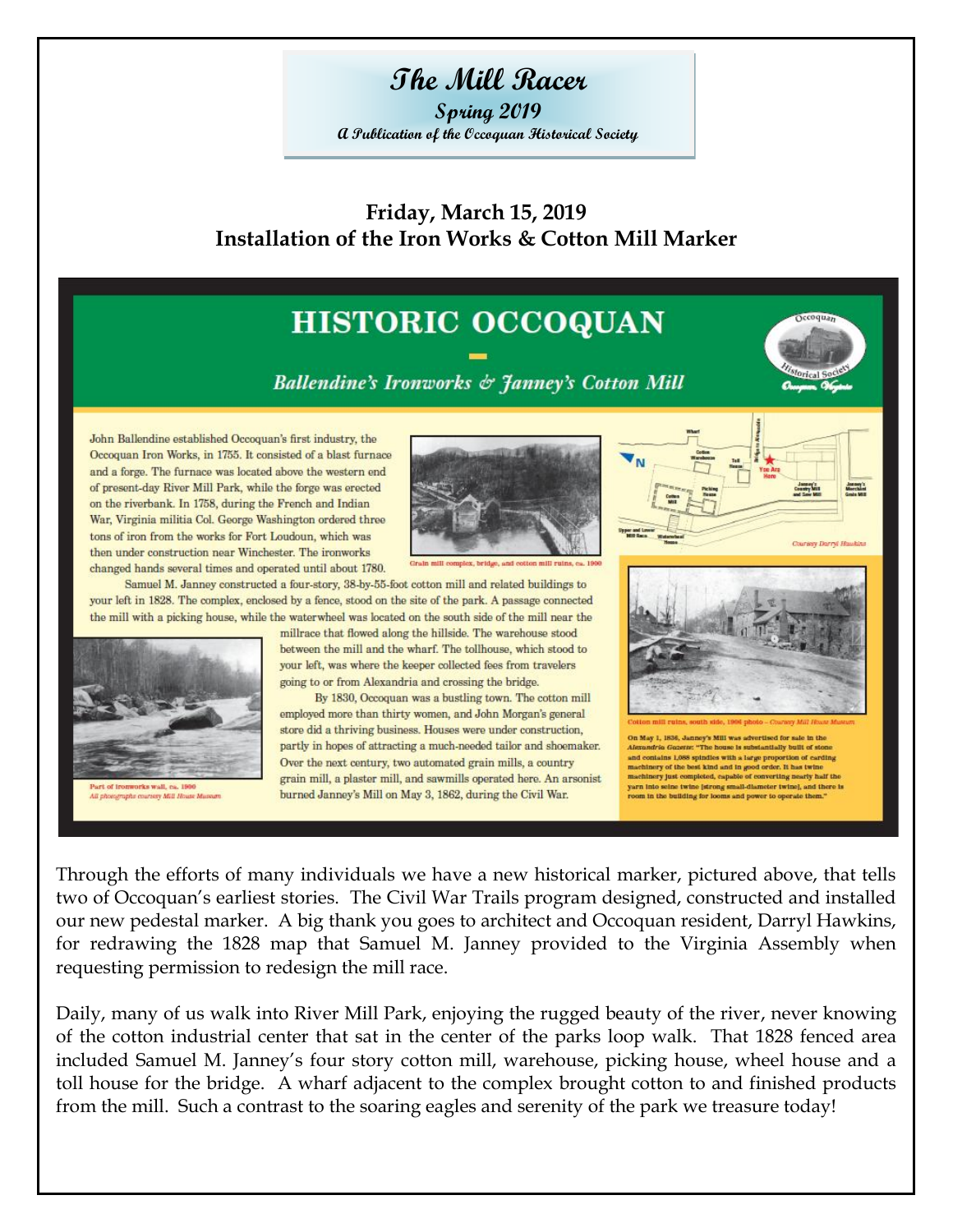Just above River Mill Park was the first major industry on the Occoquan River, John Ballendine's 1755 iron works. Imagine looking up the river, seeing a huge furnace in operation that was producing tons of iron bar. That bar would be shipped to England, purchased by George Washington and forged in local blacksmith shops.

So the next time you enter the park, close your eyes for a moment and picture earlier Occoquan residents hard at work and their toil and visions that helped build the town we all love today.

my wallace Lynn

### **From the Collection**

At the Mill House Museum it seems there is always another discovery resulting in history we need to share. While sorting through files I found the following from Peg Williams. Peg wrote this letter to Wallace Lynn, after Wallace's presentation at a Historic Occoquan Inc. meeting. Peg was serving as our HOI president at the time. In 2018 we shared some of Peg's diary in our newsletters that described her life in Lake Ridge. This letter to Wallace describes the loss of her family's home in a 1939 fire.

### *Feb 25/81*

#### *Dear Wallace*

*I just want you to know what a great job you did in reminiscing about the "good old days" at the meeting last*  night. There's so much of interest when life was simpler that should be recorded and I know you could recall *volumes=on many tapes no doubt the present system is much more efficient but it somehow loses the personal touch evoked in stories of the beginning, which at this distance seems sort of romantic but at the time must have been very harrowing and heartbreaking due to lack of equipment, time to cover the distance to be traveled, and no water when you got there. The original O.W.L. had to cover such a large territory, in 2 counties, and how did you manage?!*

*At the "Hyde Place" where we lived, for instance, the well was inside the house, and your truck couldn't have negotiated the narrow rutted track to the river at bottom of hill to get more water or did you attempt to do so? As you know I was at work in D.C. and knew nothing of the fire (Aug 14, 1939) till I drove into the yard=fortunately Daddy was waiting to pick me up when I collapsed! I carried Mary Edith Thurman, Mary Anne Green, Wallace Jett and Wyron Reynolds to business schools and someone had left a message at Wyron's house but just turned in the driveway at bottom of their hill so of course never got the message=probably just as well. I always had a feeling the Hyde house was hexed, as neighbors said he'd broken up gravestones in the old Colchester town burying ground for aggregate in the concrete work for the foundation. I just barely remember him as an eccentric old man, as I recall Mrs. Hyde (Jean) spent her last days in an institution, Marion or Staunton I believe? They are both buried at Pohick. They (at least he) came originally from Oil City PA, but how did he wind up in Colchester, and what did he do, other than farm? Daddy farmed the land, had cows, horses and pigs=there was an apple orchard, a large well-built barn, across the lane from the house; and an old well that one of our horses fell through the old covering and Daddy had to shoot and just leave it in the old well, which he and Rob and Alex filled in. Once in roaming the partly grown-over field between the barnyard and the bay formed by Giles Run and Massey's out let I came across a few broken tombstones, but so covered by fallen trees and honeysuckle jungle I could never go back to the place in later years. All of this was before and early days of WWII=after the 2 boys went to service Daddy got rid of the stock, except chickens, as he was ill and Mother and I couldn't do the work. We moved into the old tavern, Fairfax Arms, the day of the fire; it*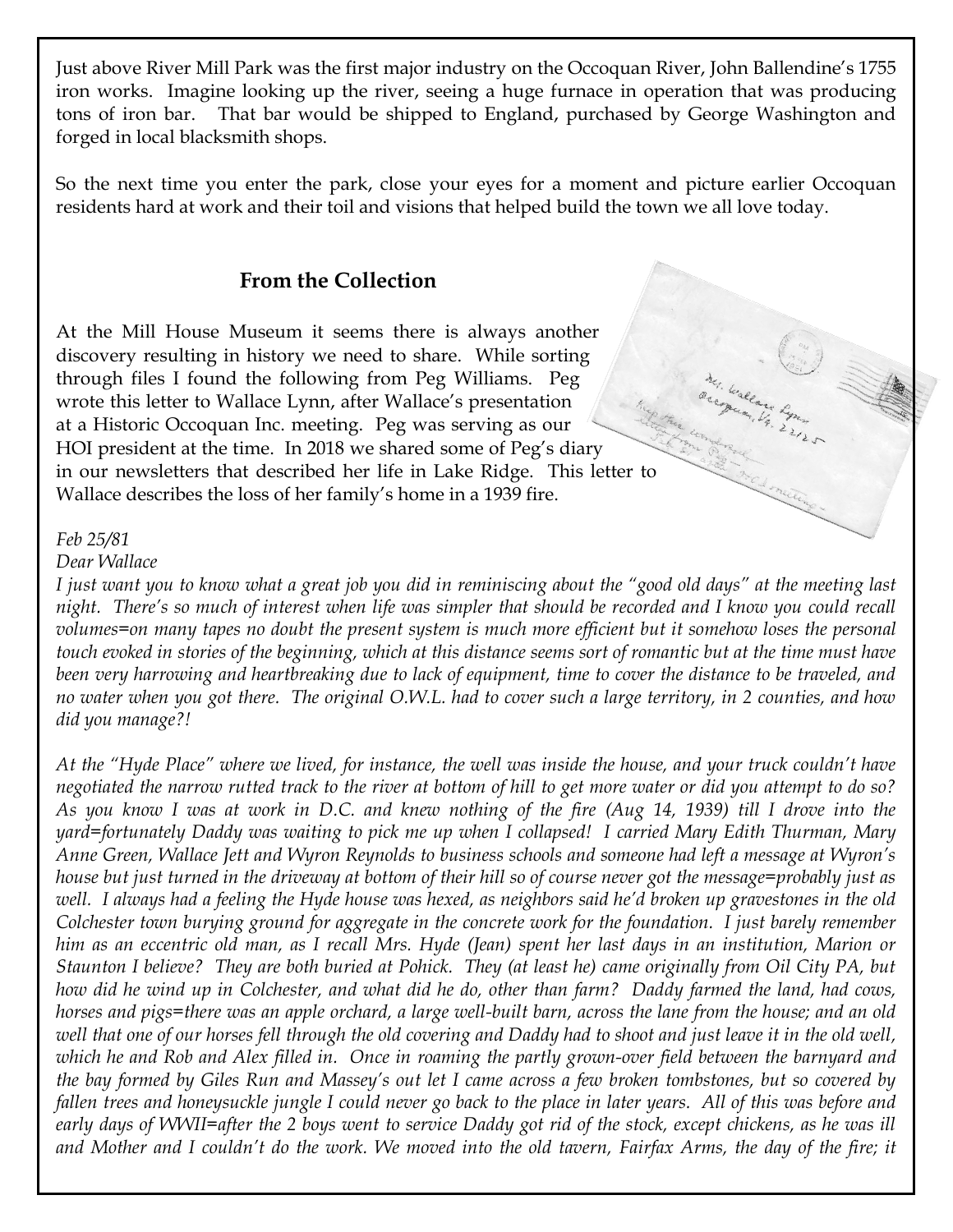*belonged to daddy's cousins, Reuben, Emma and Lido Gillingham, as a summer home, and they let us move in. Eventually we were able to buy, thus ending our 10 years of wandering from place to place, 5 houses, since daddy's farm near Mt. Vernon burned in 1929. Anyhow=thanks for trying to save Hyde's! I was told also that many people off the highway (US 1) came and helped=us, but several helped themselves to the things that had been carried out and left in the yard. There are such people in every generation. The piano you all carried out we gave to Hilton Lamphier, who lived up on the hill on what's now called Furnace Road, as we had no room for it at Fairfax Arms and none of us played. It had been Grandmother Robert's (Daddy's mother) but she went to live with her other son, or daughter, by turns.*

*You see how your reminiscences stirred up old memories of the "ante-bellum days". I hope the others appreciated what you were saying and the hard times you early fire fighters endured to help others. Sincerely, Peg*

Notes: In the 1930 census Alfred Hyde was listed as 77 years old and his wife Jean was 65. Alfred was born in Michigan and his wife in Pennsylvania. In earlier census' he's listed as a civil engineer. In 1910 Alfred and Jean have a daughter Sydney who is age 16. Today Hyde Street is a turn off of Old Colchester Road.

Peg liked to roam the fields as a young girl just as she wrote about doing in her later years. An adventurer at heart!

### **Frederick Tilp Letter**

To the right is a copy of a letter written by Frederick Tilp to William S. Lynn & Sons, thanking them for the kindness shown to the Sea Scouts during their visit to Occoquan.

In 1978 Frederick Tilp wrote and published, "This Was Potomac River". Here he tells us that in 1930, Sea Scout Ship #322 was formed from Boy Scout Troop #82 of the Brookland Methodist Church and troop #22 of the Brookland Baptist Church. They operated from the Corinthian and Capital Yacht Clubs of Washington D.C.

In 1931 young Frederick Tilp sailed shipyard after the Civil War.

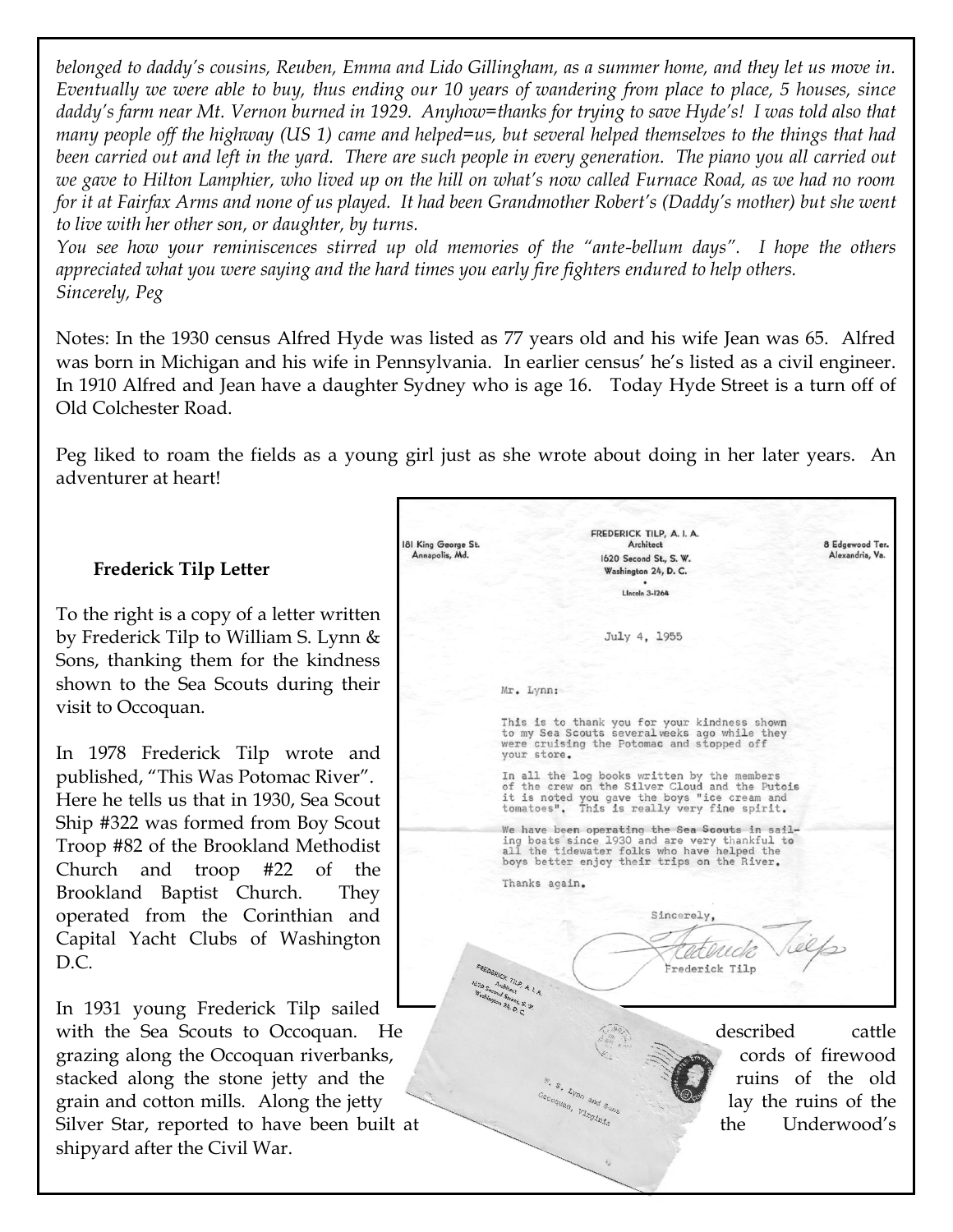If you have not had the opportunity to read a copy of Tilp's book, put it on your to do list. It's an interesting read filled with local stories of the towns along the Potomac River. Finding a copy might prove difficult but it's on the shelf in the research section of the PWC Chinn Library.

Learn more about our local Sea Scout Ship 7916, sponsored by VFW Post 7916, from Michael Henry at Occoquan's *The Pretentious Gourmet*.

### **Our Volunteer's Adventures!**

One of the joys of working at the museum has been meeting the volunteers that have walked in the door, offering to help just for the experience and love of learning. Crystal Alavez is on the top of my, "what a great volunteer" list. Crystal worked at the museum occasionally, but mainly helped out during the Arts and Crafts shows, the Winter Fest and whenever the call went out. One huge donation of time and effort was to help log our card catalog of the museum collection into the Past Perfect software.

Last month I heard from Crystal, all the way from Aberystwyth, Wales. There Crystal is earning a degree in archival studies. Crystal said she is thoroughly enjoying her time in Wales. She has also connected to a local church were many of the older members recount stories of WWII, sharing experiences that only those who lived through it can tell.

Below are two photos from Crystal. Can't wait for the next update!





## **Time to Say Good-Bye**

Twenty-two years ago I started working at the PWC Visitor Center located at 200 Mill Street, three days a week and every other weekend. The first summer I worked there we could have up to 400 people daily that came to the center and three of us worked the counter, handling requests. The changes in the way we receive information have drastically reduced the number of visitors, but one thing hasn't changed, I still have fun meeting people from other states and countries, sharing with them our local history and then sending them on their journeys,though now it's from a different counter.